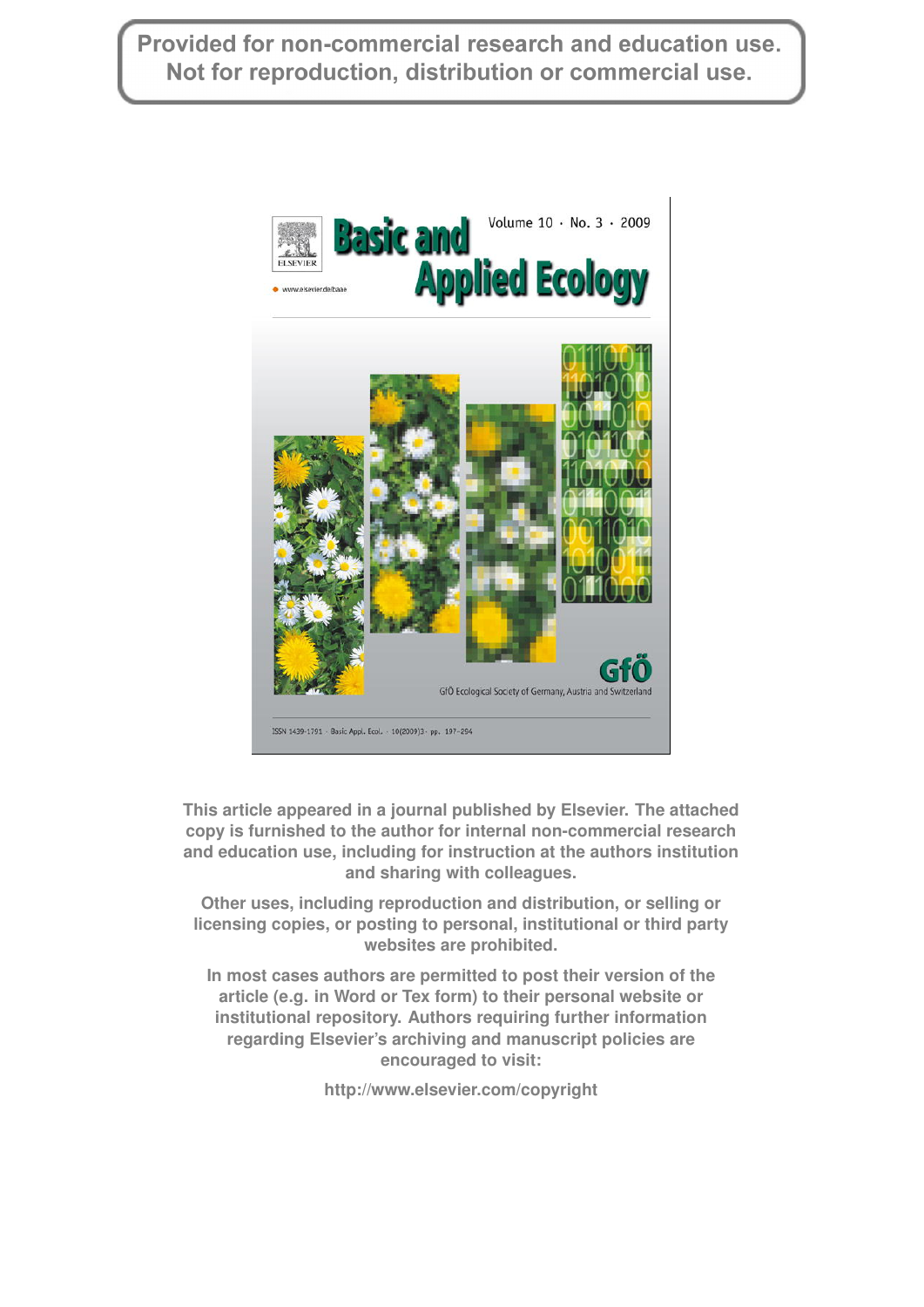



Basic and Applied Ecology 10 (2009) 246–254



www.elsevier.de/baae

# Simplification of a coffee foliage-dwelling beetle community under low-shade management

Caleb E. Gordon<sup>a,\*</sup>, Brian McGill<sup>b</sup>, Guillermo Ibarra-Núñez<sup>c</sup>, Russell Greenberg<sup>d</sup>, Ivette Perfecto<sup>e</sup>

<sup>a</sup> Biology Department, Lake Forest College, Lake Forest, IL 60045, USA

**b** Biology Department, McGill University, 1205 Dr Penfield, Montreal, Que., Canada H3A 1B1

<sup>c</sup>Departamento de Entomología Tropical, El Colegio de la Frontera Sur (ECOSUR), Apartado Postal 36, Tapachula, Chiapas, Mexico

<sup>d</sup> Smithsonian Migratory Bird Center, National Zoological Park, Washington, DC 20008, USA

e<br>School of Natural Resources and Environment, University of Michigan, Dana Building, 440 Church Street, Ann Arbor, MI 48109-1041, USA

Received 1 April 2007; accepted 28 April 2008

# Abstract

Coffee agroforests may be structurally and floristically complex and may contain a significant fraction of species from biodiverse and threatened tropical montane forest biotas; hence, understanding the dynamics of tropical forest biodiversity in coffee agroecosystems has emerged as a centrally important area of tropical conservation biology research. We conducted a morphospecies analysis on foliage-dwelling beetles collected from coffee plants on four coffee farms in southern Chiapas, Mexico, to characterize variation in the abundance, species richness, and species composition of this mega-diverse taxon in relation to coffee cultivation system, spatio-temporal variation, and predator removal. We constructed thirty-two cages to exclude birds and bats on four farms, each enclosing 7–10 coffee plants and paired with an adjacent uncaged control plot, and then collected beetles from coffee foliage with D-Vac aspirators in each plot once every 3 months for one year.

We classified the 2662 beetles collected into 293 morphospecies, representing 42 families of beetles. Extrapolation and interpolation analyses revealed a very high level of species richness, with no plateau and only a slight leveling trend observed in our species accumulation curves. We found that low-shade systems contain equal or higher beetle abundance, lower species richness, more highly homogenized species composition, and higher abundance of coffee berry borer pests on coffee foliage than do high-shade systems. We observed no effect of flying vertebrate exclusion on the coffee foliage beetle assemblage, but did find significant variation in abundance, species richness, and species composition of coffee foliage beetles across seasons and study sites.

The increased beetle biodiversity of high-shade coffee cultivation systems has important implications both for the preservation of native biodiversity in coffee growing regions and for the control of agricultural pests such as the coffee berry borer.

© 2008 Gesellschaft für Ökologie. Published by Elsevier GmbH. All rights reserved.

<sup>-</sup>Corresponding author. Tel.: +847 735 6051; fax: +847 735 6194. E-mail address: gordon@lfc.edu (C.E. Gordon).

<sup>1439-1791/\$ -</sup> see front matter  $\odot$  2008 Gesellschaft für Ökologie. Published by Elsevier GmbH. All rights reserved. doi:10.1016/j.baae.2008.04.004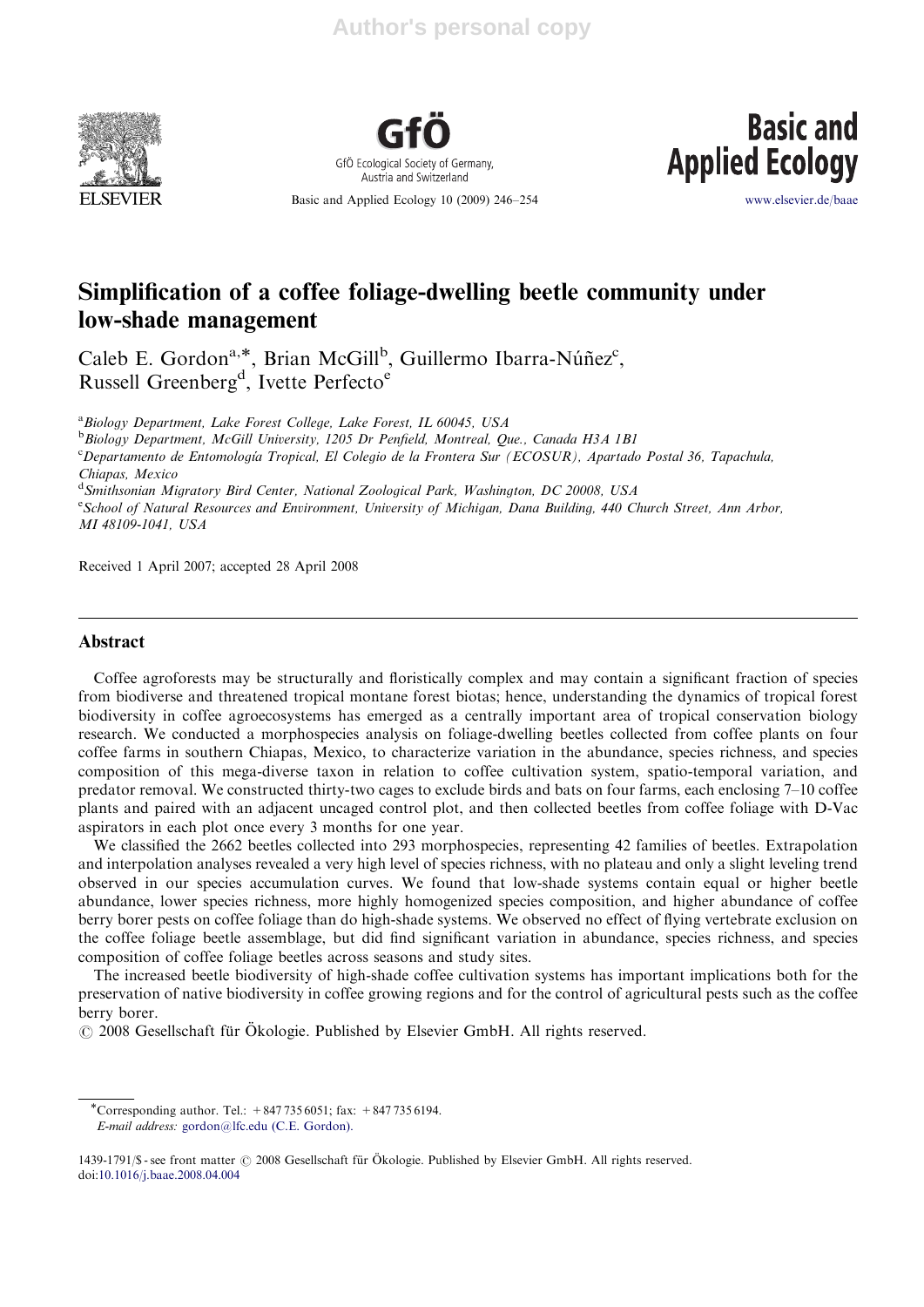C.E. Gordon et al. / Basic and Applied Ecology 10 (2009) 246–254 247

## Zusammenfassung

Kaffee-Agrarwälder können strukturell und floristisch komplex sein und können einen signifikanten Anteil von Arten aus biodiversen und gefährdeten tropischen montanen Waldbiotopen enthalten. Deshalb hat sich das Verständnis der Dynamik der tropischen Waldbiodiversität in Kaffee-Agrarokosystemen als ein zentrales Gebiet der Forschung in der tropischen Naturschutzbiologie entwickelt. Wir führten eine Morphospezies-Untersuchung an laubbewohnenden Käfern durch, die auf Kaffeepflanzen in vier Kaffeefarmen im südlichen Chiapas, Mexiko, gesammelt wurden, um die Variation in der Abundanz, im Artenreichtum und in der Artenzusammensetzung dieses megadiversen Taxons in Bezug zu setzen zum Kaffee-Anbausystem, zur raumzeitlichen Variation und zur Entfernung der Prädatoren. Wir konstruierten 32 Käfige um Vögel und Fledermäuse auf vier Farmen auszuschließen, von denen jeder 7-10 Kaffeepflanzen enthielt, und bildeten Paare mit naheliegenden, nicht eingeschlossenen Kontrollflächen. Wir sammelten dann in jeder Fläche über ein Jahr lang einmal in drei Monaten die Käfer mit einem D-Vac-Saugapparat von den Kaffeeblättern. Wir klassifizierten die 2662 gesammelten Käfer in 293 Morphospecies, die 42 Käferfamilien repra¨sentierten. Extrapolations- und Intrapolationsanalysen ließen einen sehr hohen Grad des Artenreichtums erkennen, und die Artenakkumulationskurven verliefen ohne Plateau und nur mit einer leicht abfallenden Steigung. Wir fanden, dass Systeme mit wenig Schatten eine ähnliche oder höhere Käferabundanz, einen geringeren Artenreichtum, eine viel stärker homogene Artenzusammensetzung und eine höhere Abundanz von Schädlingen, die sich in Kaffeebohnen vermehren, aufweisen als Systeme mit viel Schatten. Wir fanden keine Auswirkung des Ausschlusses von fliegenden Vertebraten auf die Käferzusammensetzung auf den Kaffeeblättern. Wir fanden jedoch eine signifikante Veränderung in der Abundanz, im Artenreichtum und in der Artenzusammensetzung der Käfer auf den Kaffeeblättern mit der Jahreszeit und in den Untersuchungsgebieten. Die erhöhte Käferdiversität der schattigen Kaffeepflanzungen hat wichtige Implikationen sowohl für die Erhaltung der vorhandenen Biodiversität in Kaffeeanbauregionen, als auch für die Kontrolle von landwirtschaftlichen Schädlingen, wie dem Kaffeebohnenbohrer. © 2008 Gesellschaft für Ökologie. Published by Elsevier GmbH. All rights reserved.

Keywords: Coleoptera; Biodiversity conservation; Diversity estimators; Morphospecies; Top-down effects;  $\beta$  diversity; Predator exclusion; Conservation agroecology

# Introduction

Coffee agroecosystems are tropical agroforests managed to produce an agricultural commodity. Understanding how tropical forest biotas respond to coffee management regimes represents a vitally important knowledge frontier in conservation biology for several reasons: (1) the tropical forested regions in which coffee is grown are high in biodiversity and endemism (Mittermeier, Meyers, Thomsen, de Fonseca, & Olivieri, 1998; Moguel & Toledo, 1999), (2) coffee agroecosystems are of great areal and economic significance worldwide in tropical regions (FAO, 2007), (3) coffee agroecosystems may contain complex forest-like vegetation structure and harbour significant biodiversity (reviewed in Donald, 2004; Perfecto & Armbrecht, 2003; Perfecto, Armbrecht, Philpott, Soto-Pinto, & Dietsch, in press; Somarriba, Harvey, Samper, Anthony, González et al., 2004).

Of particular interest is the response of biodiversity to different shade management strategies. Variation in the cultivation techniques used by coffee growers has created tremendous variation in the structure and floristic diversity of the shade stratum, or canopy layer, of coffee agroecosystems. Despite the complexity of this variation, studies of biodiversity in coffee to date allow a meaningful distinction to be made between high-shade

systems (e.g. "rustic coffee" of Moguel & Toledo, 1999, "diverse shade" of Perfecto, Vandermeer, López Bautista, Ibarra Nuñez, Greenberg et al., 2004, "bajo monte coffee" of Gordon, Manson, Sundberg, & Cruz-Angón, 2007) and low-shade systems (e.g. ''sun coffee,'' ''shaded monoculture,'' of Moguel & Toledo, 1999, ''monodominant shade'' of Perfecto et al., 2004). High-shade systems typically harbor more species than do low-shade systems for a wide variety of taxa (e.g. birds: Gordon et al., 2007; butterflies: Mas & Dietsch, 2004; spiders: Pinkus Rendón, León Cortés, & Ibarra Nuñéz, 2006; but see Klein, Steffan-Dewenter, Buchori, & Tscharntke, 2002 for a counter example with trapnesting bees and wasps). This difference has been attributed to various features of high-shade systems, including their tall canopies (Gordon et al., 2007), shade tree species richness (Philpott, Perfecto, & Vandermeer, 2006), abundant and diverse epiphytes (Hietz, 2005), and dense shade (Perfecto, Armbrecht, Philpott, Soto-Pinto, & Dietsch, in press) in relation to low-shade systems.

This study makes two principal contributions to our understanding of biodiversity in high- vs. low-shade coffee agroecosystems. First, we present an extensive and taxonomically broad study of species richness and composition patterns in a beetle assemblage from a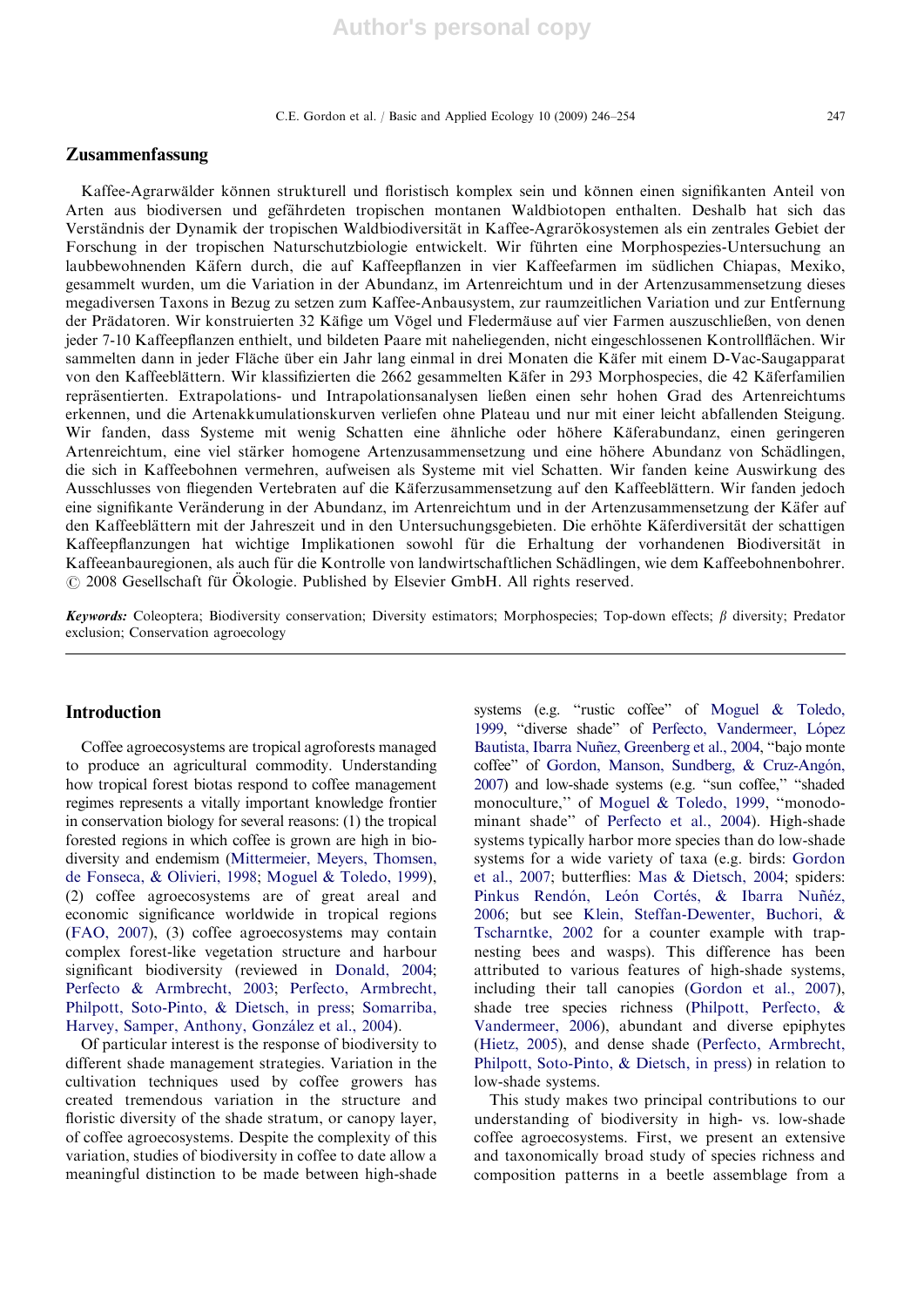coffee agroecosystem. Most prior studies of beetle faunas in coffee have examined total abundance patterns from foliage-collected beetles (Philpott, Greenberg, Bichier, & Perfecto, 2004), have sampled from a few shade trees (Perfecto, Hansen, Vandermeer, & Cartin, 1997), or have included only dung and/or carrion beetles (e.g. Arellano, Favila, & Huerta, 2005; Pineda, Moreno, Escobar, & Halffter, 2005). Using beetle morphospecies analysis with pyrethrum knockdown samples from coffee plants in western Ecuador, Richter, Klein, Tscharntke, and Tylianakis (2007) found high beetle species richness near coffee plantation edges, but no difference between traditionally managed, and abandoned coffee plantations. The species richness of foliage-dwelling beetles in tropical forest communities is well-known, and high enough to have prompted order of magnitude increases in the estimates of the total species diversity of the Earth (Erwin, 1982). Perhaps related to this extreme species richness, foliage-dwelling beetles represent a wide diversity of trophic guilds and ecological roles, including many different types of predators, herbivores, and fungivores (Arnett & Thomas, 2001; Arnett, Thomas, Skelley, & Frank, 2002). Species-level data in this megadiverse group therefore provides an extremely information-rich ecological fingerprint, with potential to make significant contributions to our understanding of the dynamics of tropical forest biodiversity in coffee agroecosystems.

Second, we deepen our understanding of the ecological processes that underlie biodiversity patterns in coffee agroecosystems by analyzing beetle community variation over time, space, cultivation technique, and in response to predator removal. Previous studies have suggested that birds and/or bats can significantly depress the abundance of arthropods on the foliage of Inga shade trees in coffee plantations (Philpott et al., 2004), or on the foliage of the coffee bushes, themselves (Greenberg, Bichier, Cruz-Angón, MacVean, & Perez et al., 2000; Perfecto et al., 2004). Jedlicka, Greenberg, Perfecto, Philpott, and Dietsch (2006) found that flying vertebrates depressed arthropod abundance in the canopy of Inga shade trees but not in the coffee bushes of the understory. Herein, we add to this emerging picture of top-down effects in coffee agroecosystems by analyzing the effects of flying vertebrate exclusion on the abundance, species richness, and species composition of beetles on coffee foliage.

#### **Methods**

#### Study sites

This study was conducted on four coffee farms in the Soconusco region of the state of Chiapas in southern Mexico: Belen high-shade (15°15'N, 99°22'W); Belen low-

shade (15°15'N, 92°19'W); Irlanda (15°11'N, 92°20'W); and Hamburgo ( $15^{\circ}10^{\prime}$ N,  $92^{\circ}19^{\prime}$ W). These four farms collectively represent two pairs of adjacent farms. The pairs are separated by approximately 10 km, and each pair contains one farm under high-shade cultivation and one farm under low-shade cultivation. No coffee berry borer control techniques were being practiced on any of the farms during the period of this study. Detailed characterizations of the vegetation structure, floristics, and management of these four farms can be found in Mas and Dietsch (2003), Philpott et al. (2006), Philpott, Perfecto, and Vandermeer (in press) Belen high- and low-shade farms are located within the municipality of Huixtla, are described as traditional and commercial polycultures (Moguel & Toledo, 1999), respectively, by Philpott et al. (in press), and are hereafter referred to as Huixtla highshade and Huixtla low-shade. The other two farms, Irlanda (high-shade) and Hamburgo (low-shade), are located in the municipality of Tapachula, are described as commercial polyculture and shade monoculture (Moguel & Toledo, 1999), respectively, by Philpott et al. (in press), and are hereafter referred to as Tapachula high-shade and Tapachula low-shade. All farms are located between 950 and 1150 m elevation above sea level and receive ca. 4500 mm of rain per year (data provided by B. Peters of Irlanda farm). Although these four farms can generally be classified as high-shade and low-shade, they are all managed in different ways, and represent a gradient of management intensification based on diversity, density and height of shade trees and percent shade cover with Huixtla high-shade  $\geq$ Tapachula high-shade  $\geq$ Huixtla low-shade  $\geq$ Tapachula low-shade (Mas & Dietsch 2003; Philpott et al., 2006).

#### Flying vertebrate exclusion

Large (ca.  $10 \text{ m} \times 5 \text{ m} \times 3 \text{ m}$ ) bird/bat exclosures were established in each of the four farms: 6 in Huixtla high-shade, 6 in Huixtla low-shade, 10 in Tapachula high-shade and 10 in Tapachula low-shade, for a total of 32 exclosures. Exclosures were constructed of transparent monofilamentous nylon (5 cm mesh) fishing net and established in November of 2000. Each exclosure enclosed at least ten coffee plants, with the exception of three exclosures that enclosed seven plants, one that enclosed eight plants, and one that enclosed nine plants. The same numbers of control plants were selected from a parallel row of coffee approximately 2–3 m from the paired exclosure, resulting in a total of 616 coffee plants sampled, half inside the enclosures and half outside.

### Beetle sampling and classification

Arthropods were sampled using a D-vac, a reversed leaf blower modified with a fine mesh that allowed for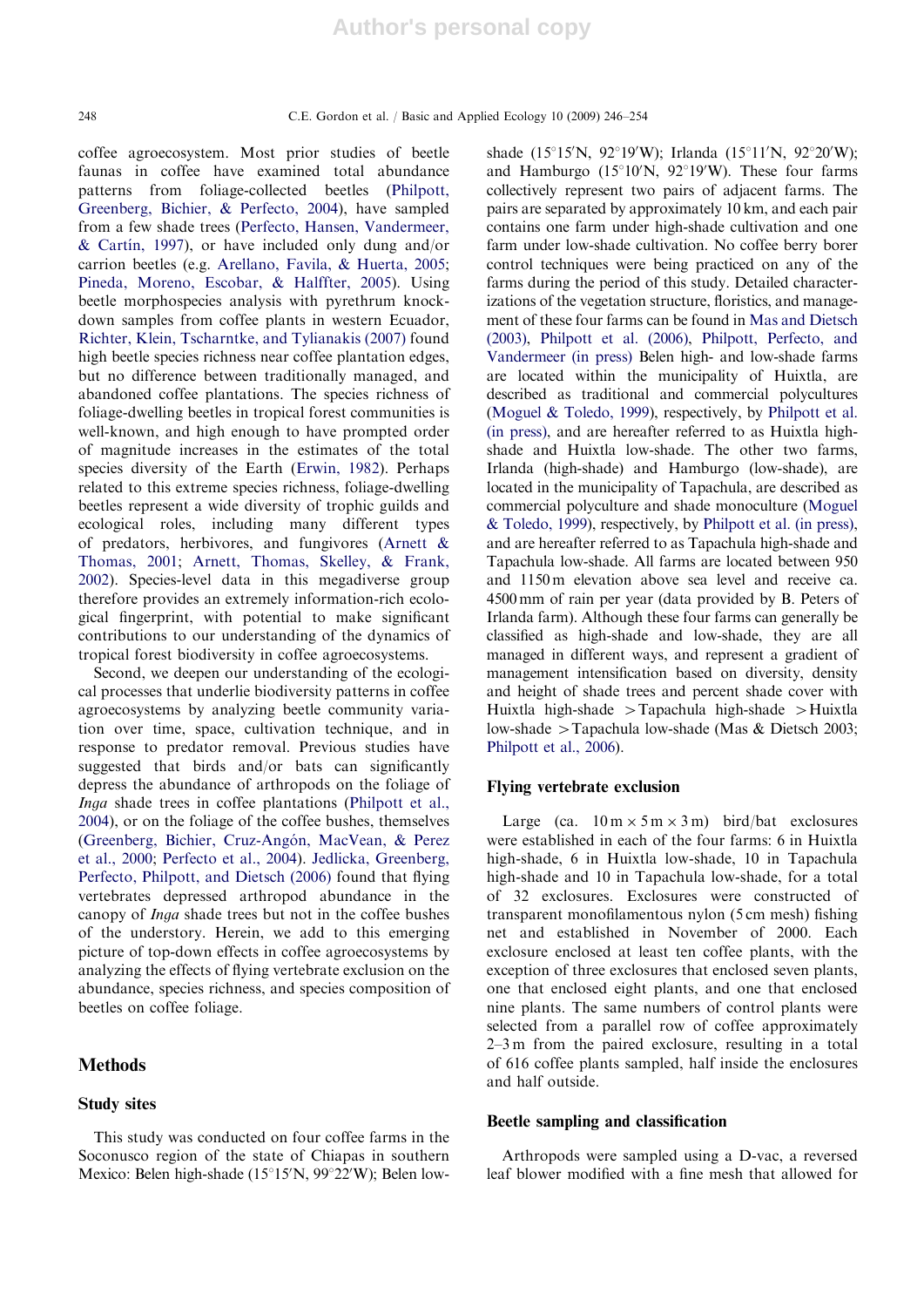the collection of very small arthropods. Two coffee branches were randomly selected for arthropod sampling from each of the coffee bushes in each plot. Samples were taken a few days after the installment of the exclosures (November 2000), and at 3 months (February 2001), 6 months (May 2001), and 9 months (August 2001) after the establishment of the exclosures (see Appendix A: Graph 2). Arthropod collection was always performed during the first three hours of daylight, and not during rain or excessive wind. All arthropods were sorted to order. Beetles (Order: Coleoptera) were placed into separate vials containing  $70\%$  alcohol for each plot  $\times$  date sample.

Beetle morphospecies analysis was conducted by Gordon, who examined all beetle specimens and first identified them to family using Arnett and Thomas (2001), Arnett et al. (2002), Borror, Triplehorn, and Johnson (1989), following the taxonomy of Arnett and Thomas (2001) and Arnett et al. (2002). Morphological features were then used to classify all specimens in each family into morphospecies. To provide limited ground-truthing of the morphospecies classification, specimens from five families representing 38 of the 293 total morphospecies (13%) were examined and identified by taxonomic specialists in their respective groups.

#### Statistical methods

One primary goal was to analyze species richness  $(\alpha$ -diversity) according to the various treatment factors. To perform comparative analysis between different factors, we pooled all data within a factor and then used rarefaction analysis, in which the richness is estimated for some  $N < \max(N_1, N_2)$ , and then compared across treatment factors (Heck, Van Belle, & Simberloff, 1975; Hurlbert, 1971; Sanders, 1968; Simberloff, 1972).

The second main goal was to explore  $\beta$ -diversity, the variation in species composition across space or time (Legendre & Legendre, 1998). To do this, we used the Morisita–Horn Index, and the Jaccard Index (see Appendix A: Table 1 for analyses using additional diversity indices). The Morisita–Horn Index takes abundance information into account, whereas the Jaccard Index uses only presence/absence information (Magurran, 2004). These measures of community similarity were all converted to dissimilarity measures (i.e. distance)  $=$  (1–similarity). These distances were then used to create a dendrogram using nearest neighbor-joining on group averages (UPGMA) as implemented in MATLAB's LINKAGE function. All statistical analyses were performed in MATLAB v 2006b (Mathworks Incorporated, 2006).



Fig. 1. Rarefaction comparisons. Each graph plots expected species richness (S) on the y-axis vs. sample size (N) on the x-axis. The dotted enclosing shapes represent 95% confidence intervals. (A) High-shade vs. low-shade management. (B) Flying vertebrate exclosure cage vs. uncaged control. (C) Site effects: the curves with fewer than 500 individuals are for the two Huixtla sites, while the curves with much greater than 500 individuals represent the Tapachula sites. The dashed lines are for low-shade and the solid lines are for high-shade. (D) Seasonal effects.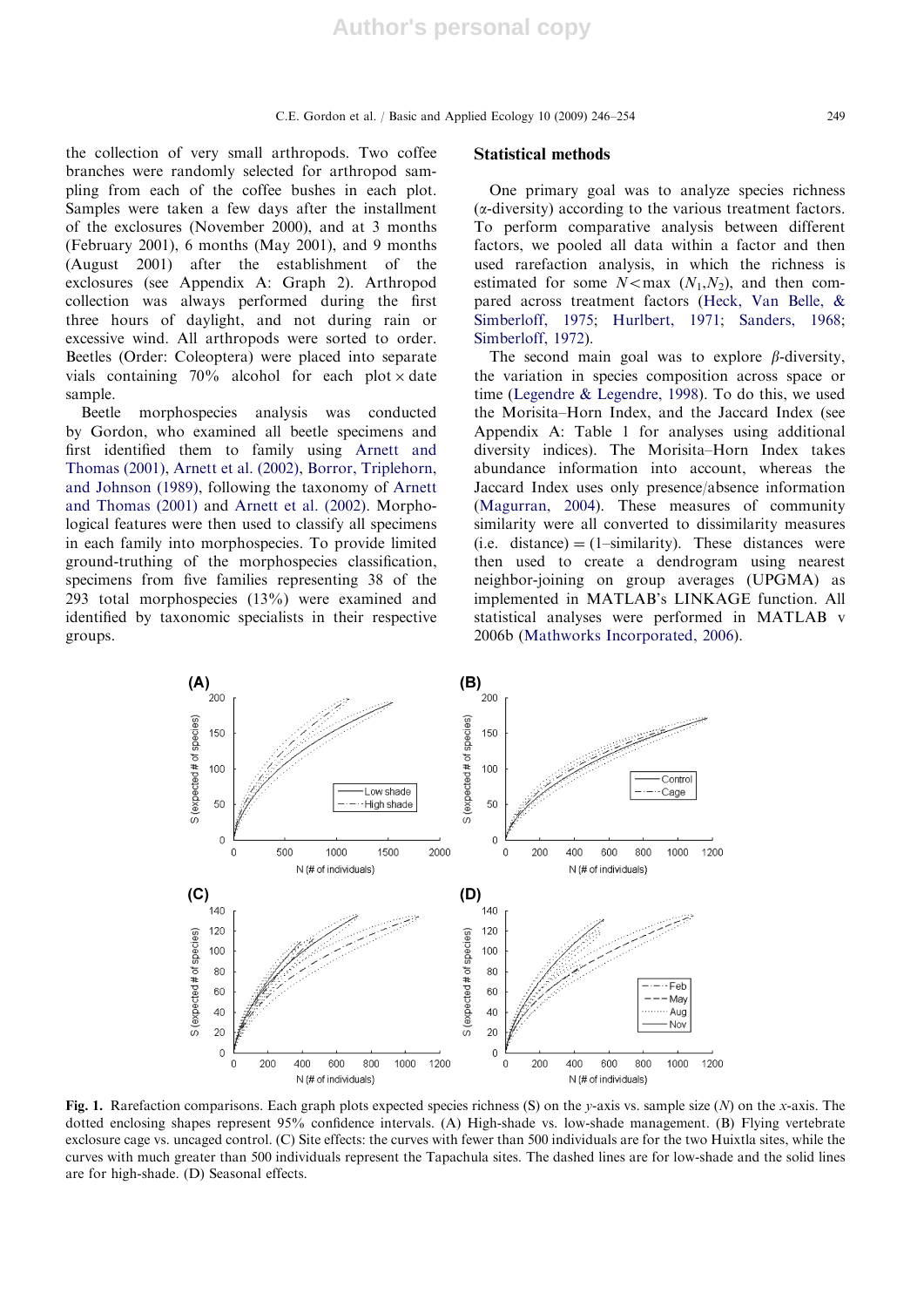250 C.E. Gordon et al. / Basic and Applied Ecology 10 (2009) 246–254

# **Results**

#### Accuracy of morphospecies classification

Our ability to ground-truth the morphospecies classification was severely limited both by the limited availability of expertise for many beetle taxa, and also by the presence of undescribed species in all taxa examined by taxonomic specialists. Among the 38 morphospecies from five arbitrarily selected beetle families sent out for review by taxonomic experts, the morphospecies analysis contained two instances of inaccurate splitting, one instance of inaccurate lumping, and one instance of probable inaccurate splitting. This suggests that the correspondence between morphospecies and actual species was generally high.

## a-Diversity (species richness)

In a sample with 2662 individual beetles, we identified 293 morphospecies from 42 families. The rarefaction curves depicted in Fig. 1 are still rising rapidly even at the largest sample sizes, indicating that the assemblage of beetles dwelling on coffee plants is extraordinarily rich.

#### Effects of treatments on  $\alpha$ -diversity

The rarefaction curves indicate that:

- 1. High-shade sites have significantly greater richness than low-shade sites (Fig. 1A).
- 2. One area (Huixtla) has significantly greater richness than the other area (Tapachula) (Fig. 1C).
- 3. There is significant variation in richness between months, with February and May (dry season and beginning of wet season, respectively) significantly less species rich than August and November (wet season and end of wet season, respectively) (Fig. 1D).
- 4. There is virtually no difference in richness between plots with flying vertebrate exclusion cages and control plots (Fig. 1B).

### $\beta$ -Diversity (species composition)

Species composition patterns reveal a homogenizing effect of low-shade management. The high value of the Morisita–Horn index obtained for the comparison between the two low-shade sites stands out from all of the other pairwise comparisons between sites (Fig. 2A, and see Appendix A: Table 1). The patterns depicted in Fig. 2 suggest that moving to a low-shade management



Fig. 2. Homogenization effect of production. The dendrograms illustrate the relationships between the two geographic areas and the two management types, using the abundance-based Morisita–Horn index (A) and the incidence-based Jaccard index (B). The x-axis indicates branch length.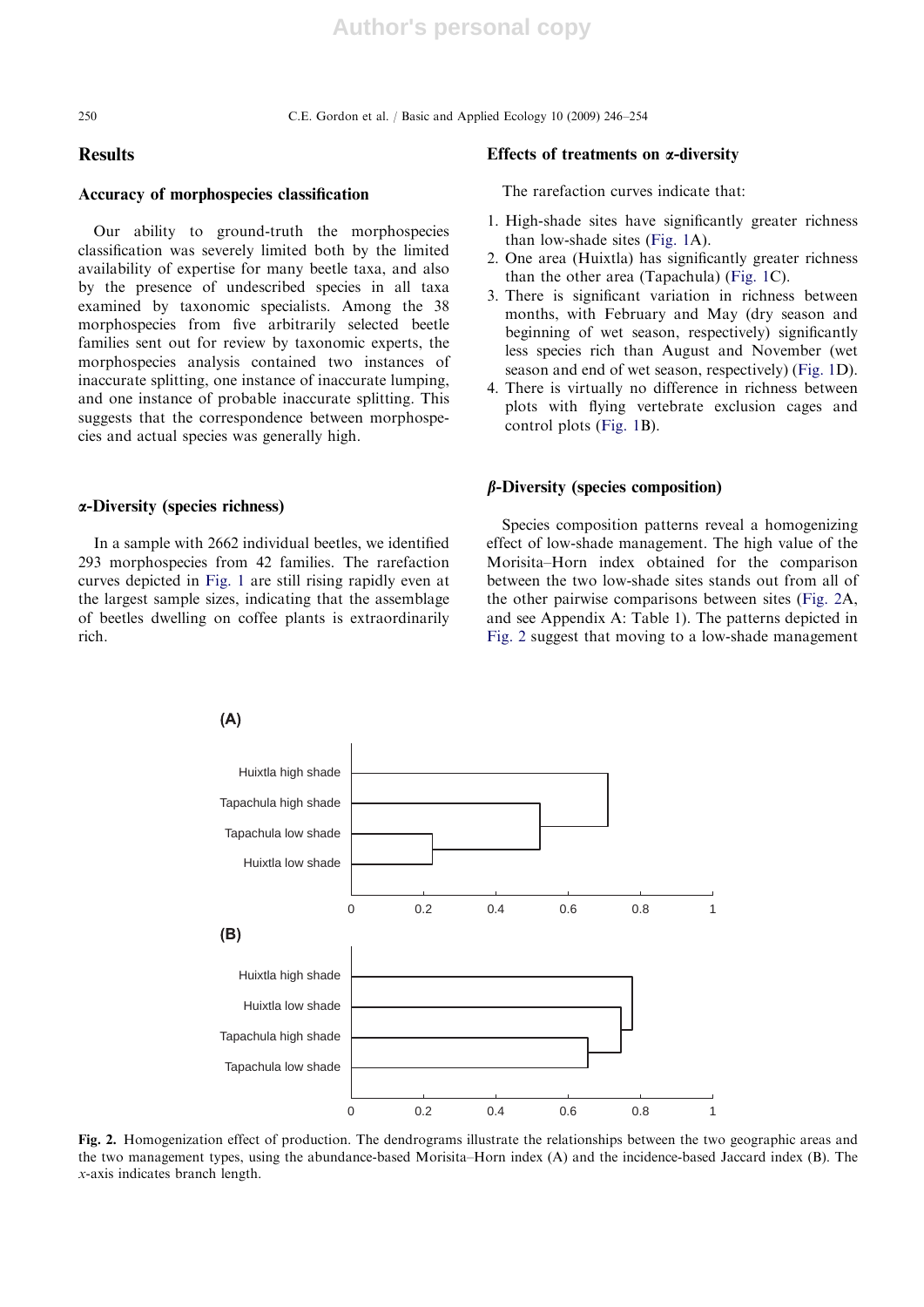C.E. Gordon et al. / Basic and Applied Ecology 10 (2009) 246–254 251



Fig. 3. Beetle abundance patterns. Mean  $(\pm$ standard error) number of beetles per sample is shown for (A) the four study sites (shading represents high-shade management). The abundance of beetles recorded at the Huixtla high-shade site may not be directly comparable to that of the other three sites because of a slight variation in the amount of foliage sampled for arthropods at this site; (B) plots in which flying vertebrates had been experimentally excluded (caged) vs. control plots (uncaged); and (C) the four different months in which beetles were sampled.

style moves the two sites away from the strong differences in composition found in the high-shade management to a highly homogenized community structure (i.e. both low-shade sites are similar). This pattern holds true for all indices of similarity that use abundance information but is less distinct for indices that use only presence/absence information (see Appendix A: Table 1).

Species composition patterns also reveal high  $\beta$ -diversity over both space and time in this system. The abundance-based Morisita–Horn Index reflects significant changes in species composition between months and between the two geographically separated areas (see Appendix A: Table 1). The between-month and between-area values for this index stand in contrast to the higher values of compositional similarity between flying vertebrate exclusion and control plots, indicating relatively weak effects of predator removal on beetle community composition.

### Abundance

Comparisons of the numbers of individual beetles collected per sample reveal high beetle abundance in May relative to the other 3 months of sampling (Fig. 3C), and at the Tapachula low-shade site relative to the other three sites (Fig. 3A). Pairwise comparisons between May and each of the other months, and between Tapachula low-shade and each of the other sites were statistically significant (two-tailed  $t$ -test not assuming equal variance across samples,  $p < 0.05$ ), and were the only statistically significant differences between months or between sites in this system. Fig. 3B contains a suggestion of slightly higher beetle abundance in the uncaged control plots relative to the flying vertebrate exclusion plots, but this difference was not statistically significant (two-tailed *t*-test not assuming equal variance across samples,  $p = 0.19$ ).

## **Discussion**

Our data suggest that low-shade cultivation simplifies the understory foliage-dwelling beetle community of coffee agroecosystems. This simplifying effect can be seen in two distinct ways. First, low-shade sites demonstrate lower a-diversity (reduced species richness) relative to high-shade sites (Fig. 1). Fig. 1C reveals that while each high-shade site is significantly richer than its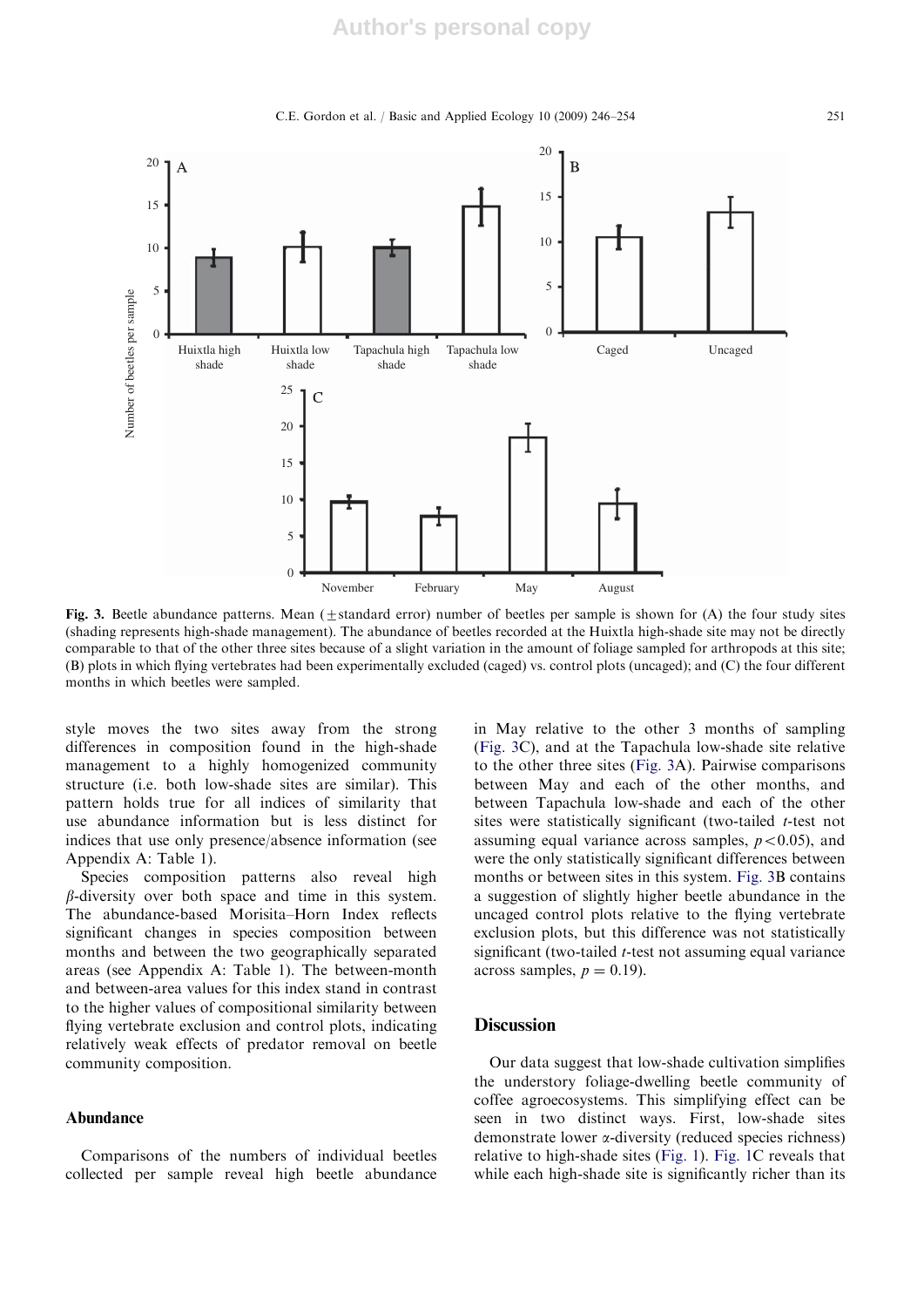low-shade neighbor, the two geographically separate areas differ in species richness such that the low-shade site in the Huixtla area appears roughly equivalent in species richness to the high-shade site in the Tapachula area. The most likely explanation for this result is that both cultivation type and geographic variation exert significant influences on species richness in this system.

Second, low-shade cultivation homogenizes the species composition of beetle communities (Fig. 2, see Appendix A: Table 1). In effect, low-shade coffee cultivation reduces geographic  $\beta$ -diversity in this system. It is important to note that this homogenizing effect is most strongly seen in the Morisita–Horn index, which takes species' abundances into account. This pattern appears to be driven more by similar relative abundance profiles of particular species in these communities than by shared sets of species that are exclusive to one cultivation type or another. The species that best illustrates this is a species of major agricultural significance, the coffee berry borer, Hypothenemus hampei (Ferr.). We sampled 72 and 129 individuals of this species in the two low-shade sites, and 16 and 7 individuals in the two high-shade sites, respectively, suggesting that high-shade cultivation may confer some degree of control of this pest species, consistent with the ''insurance hypothesis'' (Perfecto et al., 2004; Yachi & Loreau, 1999).

The strong effects of cultivation type evident in our data set are particularly notable given that differences in cultivation technique mostly impact the shade, or canopy stratum, while our samples were collected in the coffee understory. We expect that our sample contained mostly species that feed or forage directly on coffee, or on the herbaceous vegetation that grows in between coffee bushes. However, it is possible that an influx of beetles from a highly diverse pool of canopyrestricted species into the understory may account for the higher levels of  $\alpha$ - and  $\beta$ -diversity we observed in high-shade coffee farms. This pattern could also have been produced by a high degree of interconnectedness and faunal exchange between the canopy and the understory, or by a microclimatic effect of increased shade on the beetle fauna of the understory, itself. A final possibility is a landscape  $\times$  cultivation interaction effect, wherein high-shade cultivation permits an influx of beetles from a species-rich pool in the surrounding landscape.

Our analysis suggests that flying vertebrates exert a negligible effect upon beetles in the coffee stratum in this system. This is suggested by the lack of a significant effect of flying vertebrate exclusion on the abundance (Fig. 3B), species richness (Fig. 1B), or species composition (see Appendix A: Table 1) of beetles. This result contrasts strongly with the results of Greenberg et al. (2000), who demonstrated significant depression of large  $(55 \text{ mm}$  in length) arthropod abundance on coffee plants by flying vertebrates in low-shade coffee plantations in the Polochic Valley in Guatemala. Beetles smaller than 5 mm in length were not analyzed by Greenberg et al. (2000) but dominate our samples, representing 78% of the species and 90% of the individuals in our data set. However, large beetles  $(\geq 5 \text{ mm}$  in length) show the same lack of flying vertebrate exclusion effects in our study (total abundances of 102 and 110 large beetles in post-cage samples from caged and control plots, respectively, two-tailed *t*-test not assuming equal variance  $p = 0.69$ . Of the 293 beetle morphospecies in our data set, only six occurred in significantly higher abundance in either experimental treatment at the  $p < 0.05$  level (two-tailed t-tests not assuming equal variance), fewer than would be expected at random if there were no flying vertebrate exclusion effects. This rules out the possibility of any significant effect of flying vertebrates on any particular taxon or guild of beetles. We also found no evidence of significant seasonal variation in the effects of flying vertebrates on beetles. We therefore conclude that the direct or indirect trophic links between flying vertebrates and foliage-dwelling beetles in the coffee understory in this system are weak.

Our results, combined with those of several other studies in our system, suggest that the effects of flying vertebrates on arthropods are much stronger in the canopy stratum of coffee plantations than in the coffeedominated understory. At one of our study sites, Philpott et al. (2004) demonstrated that flying vertebrates depress the abundance of arthropods, including beetles, on branches of Inga shade trees. Jedlicka et al. (2006) combined flying vertebrate exclosures in Inga shade trees with a subset of our exclosures in coffee at one of our study sites to show that flying vertebrates significantly depress the abundance of both large  $(5 mm)$  and small  $(< 5 mm)$  arthropods in *Inga* foliage of the canopy, but not in the coffee foliage of the understory. However, Perfecto et al. (2004) demonstrated increased removal rates of lepidopteran larvae, presumably by flying vertebrates, from coffee foliage outside of flying vertebrate exclosures in one of our high-shade sites.

The variation in species richness and composition across months reveals significant but complex seasonal variation in this system. The climate in this region is characterized by distinct wet-dry seasonality (Cardoso, 1979). Arthropod communities in seasonal tropical forests are known to undergo abrupt and dramatic increases in abundance and activity in response to the onset of the wet season (Janzen, 1983). Our May samples were collected at the end of April and beginning of May, roughly 1 week after the onset of significant wet season rains in 2001 (see Appendix A: Graph 2). These samples show a distinct abundance spike relative to the other months of sampling (Fig. 3C), yet the species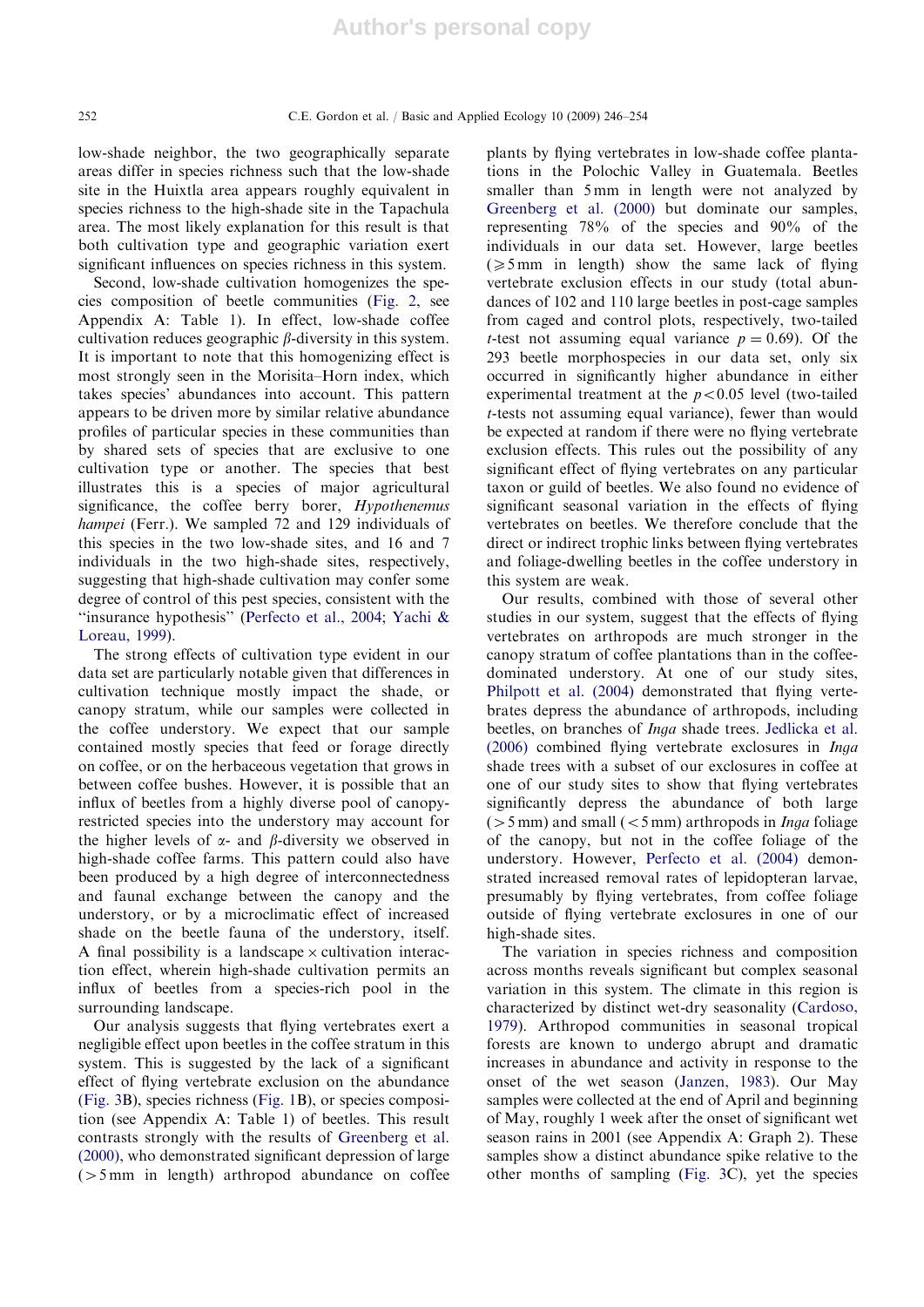richness and species composition comparisons do not reveal a simple wet–dry season grouping of the monthly samples. The species accumulation curve of the February sample, taken during the heart of the dry season, is very similar to that of the May sample taken in the early wet season (Fig. 1D). Both of these months appear less species rich than do August and November in the middle, and toward the end of the wet season, respectively (Fig. 1D). The pairwise comparisons of species compositional similarity reveal roughly equivalent levels of species turnover across all 3-month intervals, hence, there is no clear separation of dry and wet season beetle faunas reflected in our data. The seasonality of rainfall in the year of our study was typical of the long-term average pattern in the region (see Appendix A: Graph 1).

## Acknowledgments

We thank the owners of Finca Irlanda, Belen and Hamburgo for allowing us to conduct studies in their farms. Gustavo Lopez Bautista, Alvaro Ballinas, Juan Carlos López de León, Aurelio Mendizabal and Peter Bichier helped with insect collection and sorting. Rachel Gratis and Kimberly Lawser helped with the morphospecies analysis. The following beetle taxonomists examined and identified beetle specimens from selected families: Yves Bousquet (Monotomidae), Gene Hall (Corylophidae, Ptiliidae), Michael C. Thomas (Silvanidae), Robert Gordon (Coccinellidae). The Instituto de Ecología, A. C. in Xalapa, Veracruz, Mexico, and Lake Forest College, Lake Forest, Illinois provided lab space and equipment for the beetle morphospecies analysis. Financial support was provided by NSF grant DEB 9981526 awarded to IP, RG, and GIN, NSF International Research Fellowship Award INT-0076201 awarded to CEG, and by Lake Forest College.

## Appendix A. Supporting Information

Supplementary data associated with this article can be found in the online version at doi:10.1016/j.baae. 2008.04.004.

# References

- Arellano, L., Favila, M. E., & Huerta, C. (2005). Diversity of dung and carrion beetles in a disturbed Mexican tropical montane cloud forest and on shaded coffee plantations. Biodiversity and Conservation, 14, 601–615.
- Arnett, R. H., Jr., & Thomas, M. C. (2001). American beetles, Vol. 1. Boca Raton: CRC Press.
- Arnett, R. H., Jr., Thomas, M. C., Skelley, P. E., & Frank, J. H. (2002). American beetles, Vol. 2. Boca Raton: CRC Press.
- Borror, D. J., Triplehorn, C. A., & Johnson, N. F. (1989). An introduction to the study of insects (6th ed.). Orlando: Harcourt, Brace & Company.
- Cardoso, M. D. (1979). El clima de chiapas y tabasco. Mexico City: Universidad Nacional Autonoma de México.
- Donald, P. F. (2004). Biodiversity impacts of some agricultural commodity production systems. Conservation Biology, 18, 17–37.
- Erwin, T. L. (1982). Tropical forests: Their richness in Coleoptera and other arthropod species. The Coleopterists' Bulletin, 36, 74–75.
- Food and Agriculture Organization of the United Nations (FAO). (2007). FAOstat agricultural database,  $\langle \text{http://}$ faostat.fao.org/ $\rangle$  accessed 20 January 2007.
- Gordon, C., Manson, R., Sundberg, J., & Cruz-Angón, A. (2007). Biodiversity, profitability, and vegetation structure in a Mexican coffee agroecosystem. Agriculture, Ecosystems, and Environment, 118, 256–266.
- Greenberg, R., Bichier, P., Cruz-Angón, A., MacVean, C., Perez, R., & Cano, E. (2000). The impact of avian insectivory on arthropods and leaf damage in some Guatemalan coffee plantations. Ecology, 81, 1750–1755.
- Heck, K. L. J., Van Belle, G., & Simberloff, D. (1975). Explicit calculation of the rarefaction diversity measurement and the determination of sufficient sample size. Ecology, 56, 1459–1461.
- Hietz, P. (2005). Conservation of vascular epiphyte diversity in Mexican coffee plantations. Conservation Biology, 19, 391–399.
- Hurlbert, S. H. (1971). The nonconcept of species diversity: A critque and alternative parameters. Ecology, 52, 577–586.
- Janzen, D. H. (1983). Insects. In D. H. Janzen (Ed.), Costa rican natural history (pp. 619–779). Chicago: The University of Chicago Press.
- Jedlicka, J. A., Greenberg, R., Perfecto, I., Philpott, S. M., & Dietsch, T. V. (2006). Seasonal shift in the foraging niche of a tropical avian resident: Resource competition at work? Journal of Tropical Ecology, 22, 1–11.
- Klein, A. M., Steffan-Dewenter, I., Buchori, D., & Tscharntke, T. (2002). Effects of land-use intensity in tropical agroforestry systems on coffee flower-visiting and trap-nesting bees and wasps. Conservation Biology, 16, 1003–1014.
- Legendre, P., & Legendre, L. (1998). Numerical Ecology (2nd ed.). Amsterdam: Elsevier.
- Magurran, A. E. (2004). Measuring biological diversity (2nd ed.). Oxford: Blackwell.
- Mas, A. H., & Dietsch, T. V. (2003). An index of management intensity for coffee agroecosystems to evaluate butterfly species richness. Ecological Applications, 13, 1491-1501.
- Mas, A. H., & Dietsch, T. V. (2004). Linking shade coffee certification programs to biodiversity conservation: Butterflies and birds in Chiapas, Mexico. Ecological Applications, 14, 642–654.
- Mathworks, Incorporated. (2006). MATLAB v2006b. Natick.
- Mittermeier, R., Meyers, N., Thomsen, J. B., de Fonseca, G. A. B., & Olivieri, S. (1998). Biodiversity hotspots and major tropical wilderness areas: Approaches to setting conservation priorities. Conservation Biology, 12, 516–520.